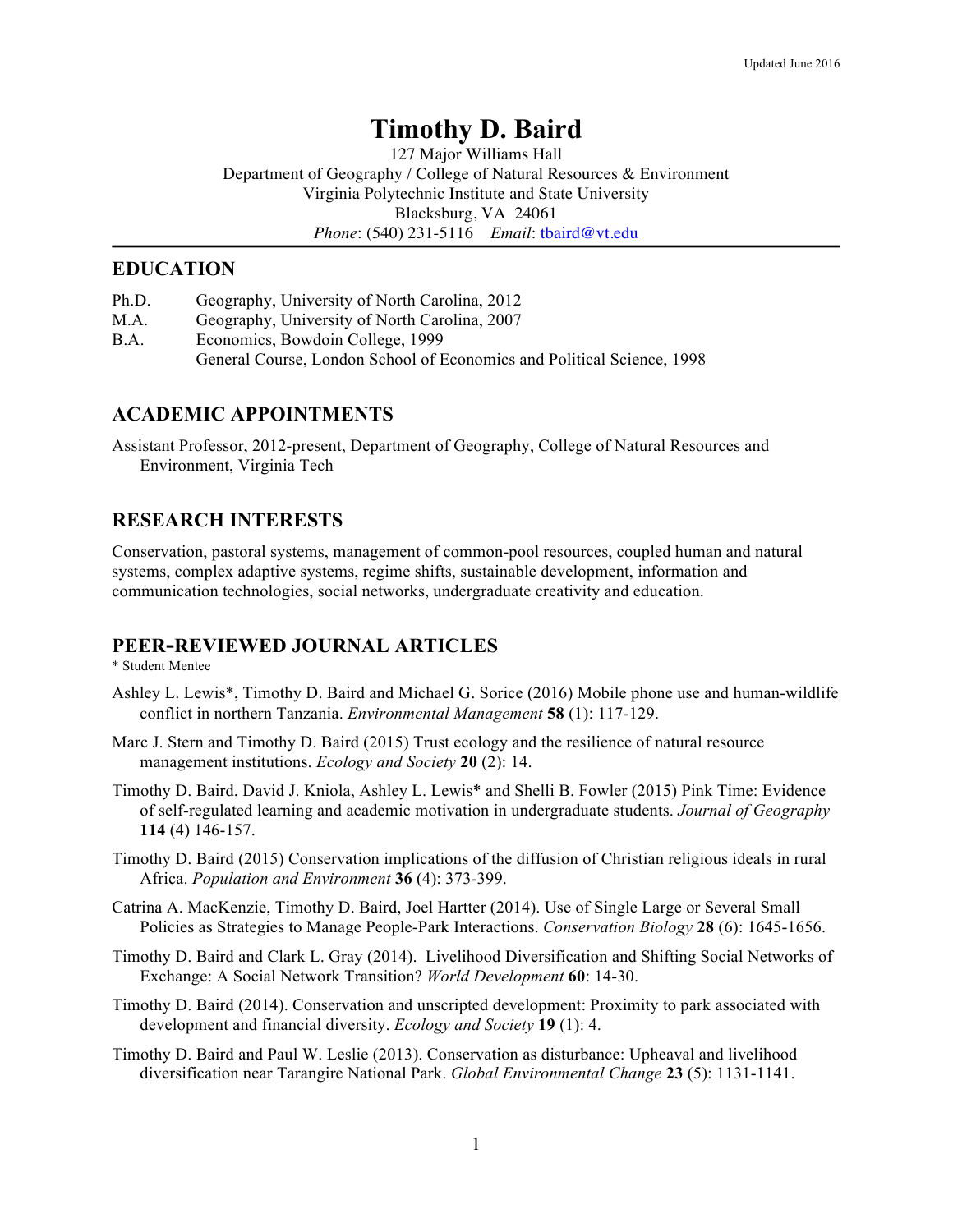- Timothy D. Baird (2013). Parks and Place Fragments: The Implications of Biodiversity Protection in Tanzania and Indiana. *African Geographical Review* **32** (1): 100-104.
- Timothy D. Baird, Paul W. Leslie, and J. Terrence McCabe (2009). Effect of Conservation on Local Perceptions of Risk and Behavioral Response. *Human Ecology* **37** (4): 463-474.
- Thaddeus R. Miller, Timothy D. Baird, Caitlin Littlefield, Gary P. Kofinas, F. Stuart Chapin III, and Charles L. Redman (2008). Epistemological Pluralism: Reorganizing Interdisciplinary Research. *Ecology and Society* **13** (2).

### **INVITED COMMENTARIES**

- Timothy D. Baird (2015) Comment on C. Kasper and M. Borgerhoff Mulder, Who Helps and Why? Cooperative Networks in Mpimbwe. *Current Anthropology* **56** (5): 701-732.
- Timothy D. Baird (2015) Motivate the Future. *Pedagogy in Practice 2014-15*. Center for Instructional Development and Educational Research (CIDER), Virginia Tech, 2-4.

### **MANUSCRIPTS UNDER REVIEW OR IN PREPARATION**

- In preparation: Timothy D. Baird and Joel Hartter. The sword in the phone: Mobile phones, agro-pastoral livelihoods and information diversity (intended for *Land Use Policy*)
- In preparation: Timothy D. Baird, Brian C. Chaffin, David J. Wrathall and J. Anthony Stallins. A disturbance innovation hypothesis (intended for *The Geographical Journal*)
- In preparation: David Jensen\*, Timothy D. Baird, Gary B. Blank. Now It's My Backyard: Applying a spatial understanding of NIMBY to Reveal Alternative Scenarios of Emergence (intended for *Journal of Rural Studies*)
- In preparation: Timothy D. Baird, David J. Kniola, Joel Hartter, Kimberly Carlson, Sarah Rogers, Donald Russell and Joseph C. Tice. Adapting Pink Time to promote self-regulated learning across course types (intended for *International Journal of Teaching and Learning in Higher Education*)

## **GRANTS & AWARDS**

### **External Awards (pending)**

National Geographic Society, 2016-2017 Committee for Research and Exploration: The savanna's coming "me" generation: Maasai youth and warrior-hood in a connected world. Timothy Baird (PI) and David Fox (\$19,996).

### **External Awards (highlights)**

- National Geographic Society, 2013-2014
	- Committee for Research and Exploration: Texting the Last Great Herds: Maasai Social Networks and Land Use in the Age of the Cell Phone. Timothy Baird (PI) and Joel Hartter, (\$17,720).
- Fulbright-Hays DDRA (through U.S. Department of Education), 2009-2010 Wildlife Conservation and the Role of Inter-household Exchange in Social-Ecological Resilience. Timothy Baird (PI), (\$38,106).

National Science Foundation, 2009-2010

Doctoral Dissertation Research: Wildlife Conservation and the Role of Inter-household Exchange in Social-Ecological Resilience. Paul Leslie (PI) and Timothy Baird, (BCS-0927173) (\$12,000).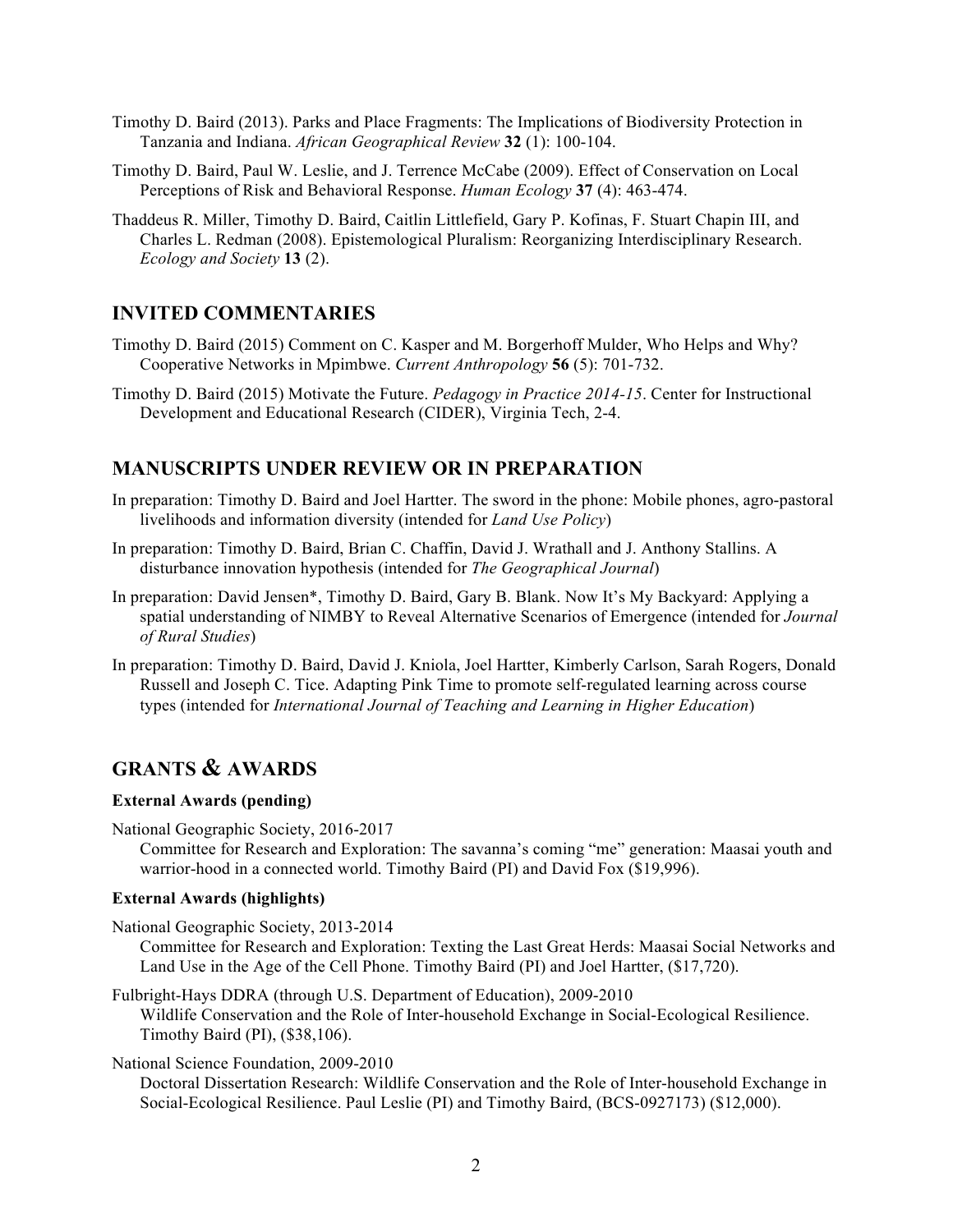#### **Other External Awards**

- 2013 Nystrom Dissertation Award (Finalist), Association of American Geographers (AAG)
- 2012 Student Paper Award, Cultural and Political Ecology Specialty Group, AAG
- 2012 Student Paper Award, Africa Specialty Group, AAG
- 2009 George Melendez Wright Scholarship, George Wright Society
- 2009 Dissertation Research Grant, AAG
- 2008 Indiana Dunes National Lakeshore Park Break Fellowship, Texas A&M, NPS, USGS
- 2007 NSF Conf. for Sustainability IGERTs Travel Grant, Univ. of Alaska-Fairbanks

#### **Internal Awards (highlights)**

### *Research-related*

Human-Centered Smart Environments SEAD Grant, 2016-2017

Institute for Society, Culture and Environment, Institute for Creativity, Arts, and Technology, Virginia Tech. Boosting University Infrastructure for Learning + Discovery (BUILD). Timothy Baird (PI), David Kniola and Pablo Tarazaga. (\$30,000)

### Innovation Seed Grant, 2016-2017

Office for Vice Chancellor of Research, University of Colorado, Boulder. Improving Access to Agricultural Knowledge Through Mobile Phones: Exploring the Potential for Technology Adoption in Africa. Joel Hartter (PI), Jason Neff, J. Terrence McCabe, Jeffrey Herrick, Adam Beh, Timothy Baird, Jonathan Salerno. (\$50,000)

#### SEAD Mini Grant, 2015-2016

Institute for Creativity, Arts, and Technology, Virginia Tech. Identifying collaboration & creativity in instrumented buildings to support innovation. Timothy Baird (PI), David Kniola and Pablo Tarazaga (\$3,000).

NSF IGERT Traineeship, Carolina Population Center, UNC, 2005-2010 Training in population and environment interactions (approx. \$125,000)

### *Teaching-related*

Pathways Minor Delivery Grant, 2016-2018

Office of Undergraduate Academic Affairs, Virginia Tech. Administering Sustainability Pathways Minor. Timothy Baird (PI), Bill Carstensen. (\$70,000)

#### Pathways Scholar, 2015-2017

Office of Undergraduate Academic Affairs, Virginia Tech. Directing pathways sustainability minor and developing "Africa Together" course. (approx. \$19,000)

### Inclusion Pedagogy Grant, 2014-2015

Office of Diversity and Inclusion, Virginia Tech. Pink Time Expansion: Moving from Grade-based to intrinsic motivations for student learning. Timothy Baird (PI) (\$1,500).

### **Other Internal Awards**

- 2013-14 International Travel Supplemental Grants, VT (\$2,700)
- 2013 Assistant Professor Mentoring Grant, Provost's Office, VT (\$1,500)
- 2009-11 GRC Teaching Grants, Office for Undergraduate Research, UNC (\$1,500)
- 2006-11 Department Travel Grants, Dept. of Geography, UNC (\$2,000)
- 2010 Doctoral Research Residency Award, Carolina Population Center, UNC (\$4,550)
- 2010 Graduate Tuition Incentive Scholarship, Graduate School, UNC (\$3,000)
- 2010 Graduate Student Mentoring Award, Office for Undergraduate Research, UNC (\$1,000)
- 2009 Interdisciplinary Research Fellowship, Graduate School, UNC (approx. \$10,000)
- 2008 Transportation Grant, Graduate School, UNC (\$1,000)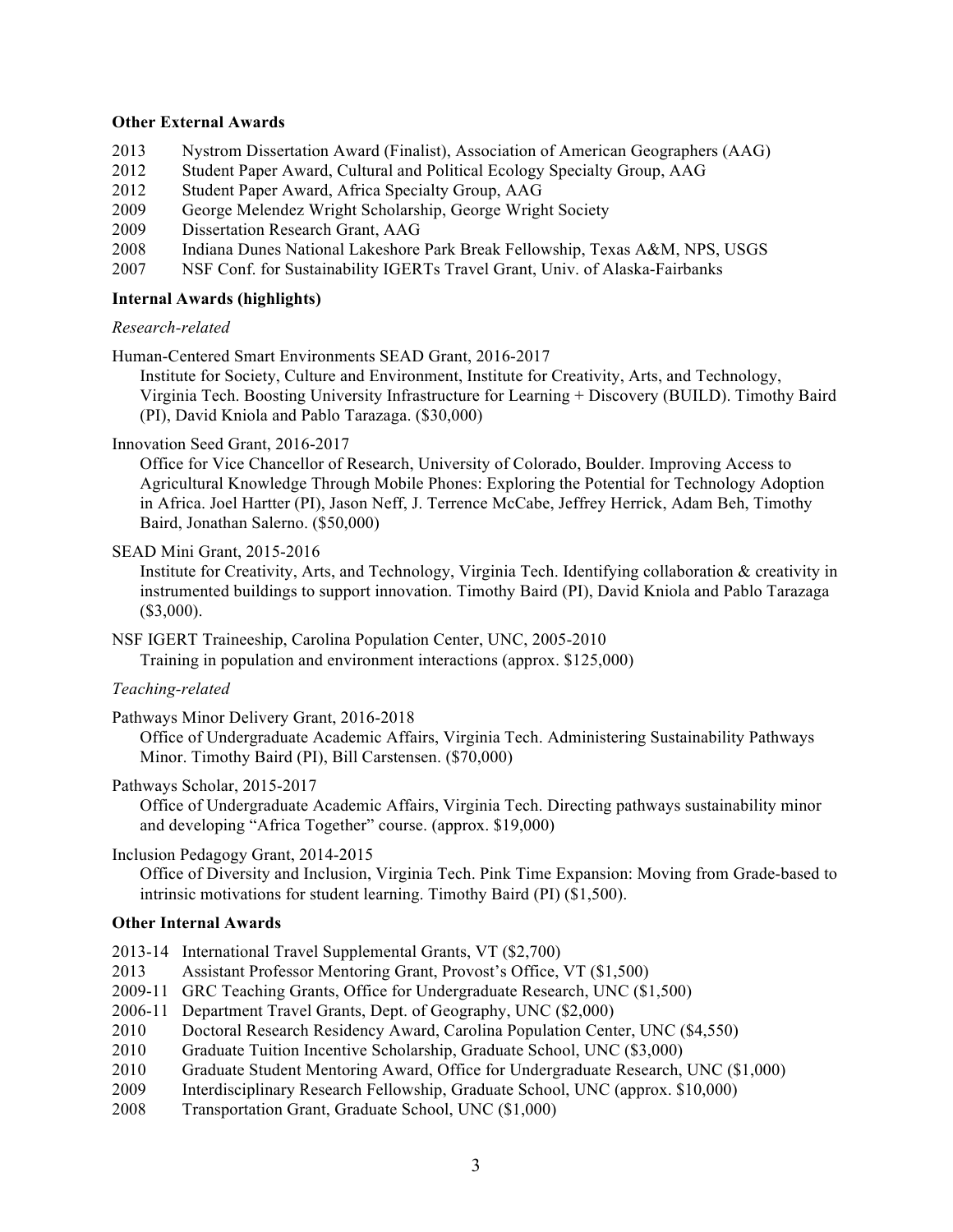| 2008 | Future Faculty Fellowship, Center for Teaching and Learning, UNC (\$500)           |
|------|------------------------------------------------------------------------------------|
| 2007 | Pre-Dissertation Research Travel Award, Center for Global Initiatives, UNC (1,000) |

2005 C. V. Starr International Scholarship, Office of International Affairs, UNC (\$2,500)

# **TEACHING & ADVISING**

### **Teaching**

- Assistant Professor, Department of Geography, Virginia Tech, 2012- Present. Undergrad courses: Seeking Sustainability I (GEOG 1115/NR 1115), every fall; Seeking Sustainability II (GEOG 1116/NR 1116), every spring; Environmental Conservation (GEOG 4984), every other spring Graduate courses: Cultural and Political Ecology (GEOG 5984) every other spring.
- Instructor/Teaching Fellow, Department of Geography, University of North Carolina, 2008-12. Undergraduate courses: Environmental Conservation (GEOG 1112); Capstone Course in Geography (GEOG 420) co-taught with Dr. John Florin
- Teaching Assistant, Department of Geography, University of North Carolina, 2004-09. Undergraduate courses: Weather & Climate (GEOG 111) Fall 2009; Environmental Systems (GEOG 110) Spring 2005, Fall 2008; World Regional Geography (GEOG 120) Fall 2004.

### **Advising – current students**

PhD students: David Jensen, GEA (chair); Najla Mouchrek, Human Centered Design (committee) MA/MS students: David Fox, Geography (chair)

Undergrad students: Joseph Tise, Psychology; Virginia Pellington, Journalism and Media Studies

### **Advising – former students**

MA/MS students: Ashley Lewis, Geography (chair); Anna Santo, FREC (committee)

Undergrad students: Carrie Vergel de Dios, Geography; Brooke Baugher, Mechanical Engineering; Kaylyn Duda, Meteorology

### **SERVICE**

### **University Service**

Member, Multi Modal Transit Facility Sustainability Showcase Committee, Office of University Planning, VT, 2016 – Present

Member, Beyond Boundaries Visioning Initiative – Campus of the Future Working Group, Office of the Provost, VT, 2015-2016

Pathways Scholar, Office of Undergraduate Academic Affairs, VT, 2015 – Present

Director, Sustainability Pathways Minor, Dept. of Geography, VT, 2014 – Present

Member, Energy and Sustainability Committee, Faculty Senate, VT, 2014 – Present

Member, Atrium Task Force, Office of the Provost, VT, 2015

Member, Review committee for 1956 Ut Prosim Scholarship, University Honors, VT, 2014

### **College Service**

Fellow, Sustainability Institute, CNRE, VT, 2015 – 2016 Fellow, Center for Leadership in Global Sustainability, VT, 2013 – 2016

### **Department Service**

Member, Search committee for Department Head, Dept. of Geography, VT, 2015-16 Member, Graduate committee, Dept. of Geography, VT, 2015 – Present Member, Search committee for Assistant Professor, Dept. of Geography, VT, 2013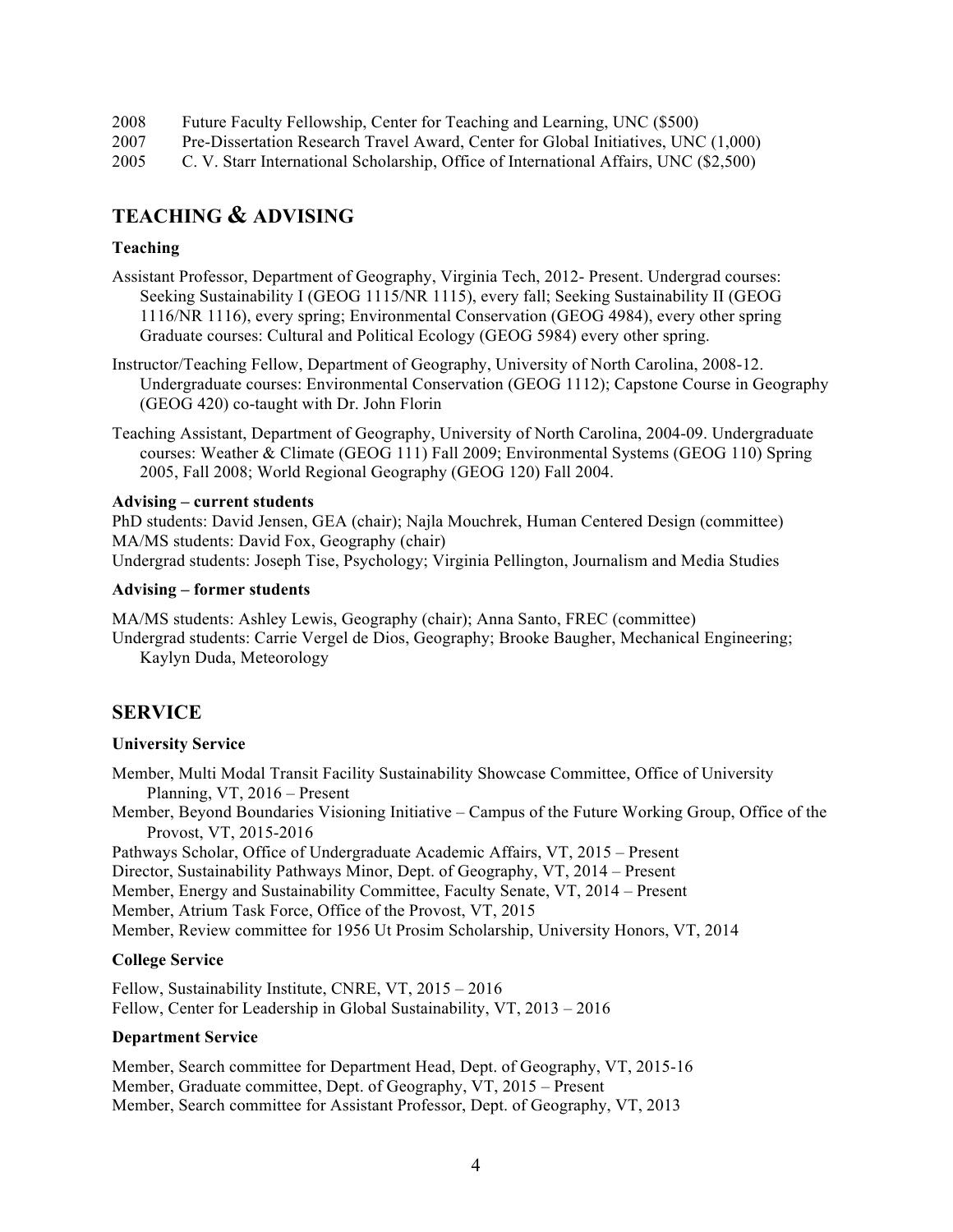Member, Undergrad committee, Dept. of Geography, VT, 2012 – 2013 Co-President, Graduate Association of Geography Students, UNC, 2007 – 2008 Co-Director, Colloquia Speaker Series, Dept. of Geography, UNC, 2005 – 2006 Student Representative, Grad Committee, Dept. of Geography, UNC, 2004 – 2006 Student Member, Advisory Committee, Dept. of Economics, Bowdoin College, 1998 – 1999

### **Journal & Grant Reviews**

Ambio (1); Conservation Biology (2); Ecology and Society (2); Human Organization (2); Journal of Geography (2); Journal of Natural Resources Policy Research (1); National Science Foundation (2); Oryx (1); Rangeland Ecology & Management (1); Sage Open (1); Society & Natural Resources (3)

### **PRESS**

### **Research in the news**

- 2016 "Trust in Natural Resource Management" by Cherice Bock, www.wholeterrain.com (May)
- 2016 "The Maasai Tribe Goes Mobile" by Andrew Zaleski, www.rewrite.ca.com (April)
- 2016 "When Maasai Picked Up the Phone" by Jenifer Joy Madden, www.durablehuman.com (April)
- 2016 "How Texting Helps Maasai Farmers Avoid Lion Attacks in Rural Tanzania" www.motherboard.vice.com (March)
- 2016 Field Notes, "The Maasai: changed, for better or worse, by cell phones" by Daniel Stone, National Geographic Magazine (March)
- 2015 "Modern Family, Age-old traditions rapidly fading on the savannah" by Susan Trulove, Virginia Tech Research Magazine (Summer)
- 2015 Explorer Moment of the Week, "Texting the Last Great Herders," National Geographic Online
- 2015 "New approach to student projects promotes passion, learning for it's own sake" by Lynn Davis, VT News, Virginia Tech (January)
- 2011 "The People and the Park" by Beth Mole, Endeavors Magazine, Office of the Vice Chancellor of Research, UNC (April)
- 2009 Highlight, "An Integrative and Interdisciplinary Approach to Conservation, Livelihoods, and Resilience around Parks and Protected Areas in East and Southern Africa" NSF-IGERT Website

### **Teaching in the news**

2015 "Skipping Class" by Tim Baird, Virginia Tech Magazine (Fall)

- 2015 "Pathways Scholars Announced", VT News, Virginia Tech
- 2015 the Ubiquitous Librarian, "Confronting the Unexpected: Pink Time & Intrinsic Learning" by Brian Mathews, the Chronicle of Higher Education (March)
- 2015 "Professors present off-the-wall Pink Time program" by Sam Schmidt and Lewis Millholland, Collegiate Times, Virginia Tech (February)
- 2014 "Teacher of the Week," CIDER, Virginia Tech

### **Outreach in the News**

2008, LOCOVORE nation™ Correspondent for The Splendid Table, American Public Media / National Public Radio. One of 15 selected nationally to participate in year-long qualitative examination of what it takes to live by a regionally based diet. Activities included eating 80% locally for 1 year, extensive blogging and multiple national radio interviews.

# **EXPERIENCE & TRAINING**

### **Field Research**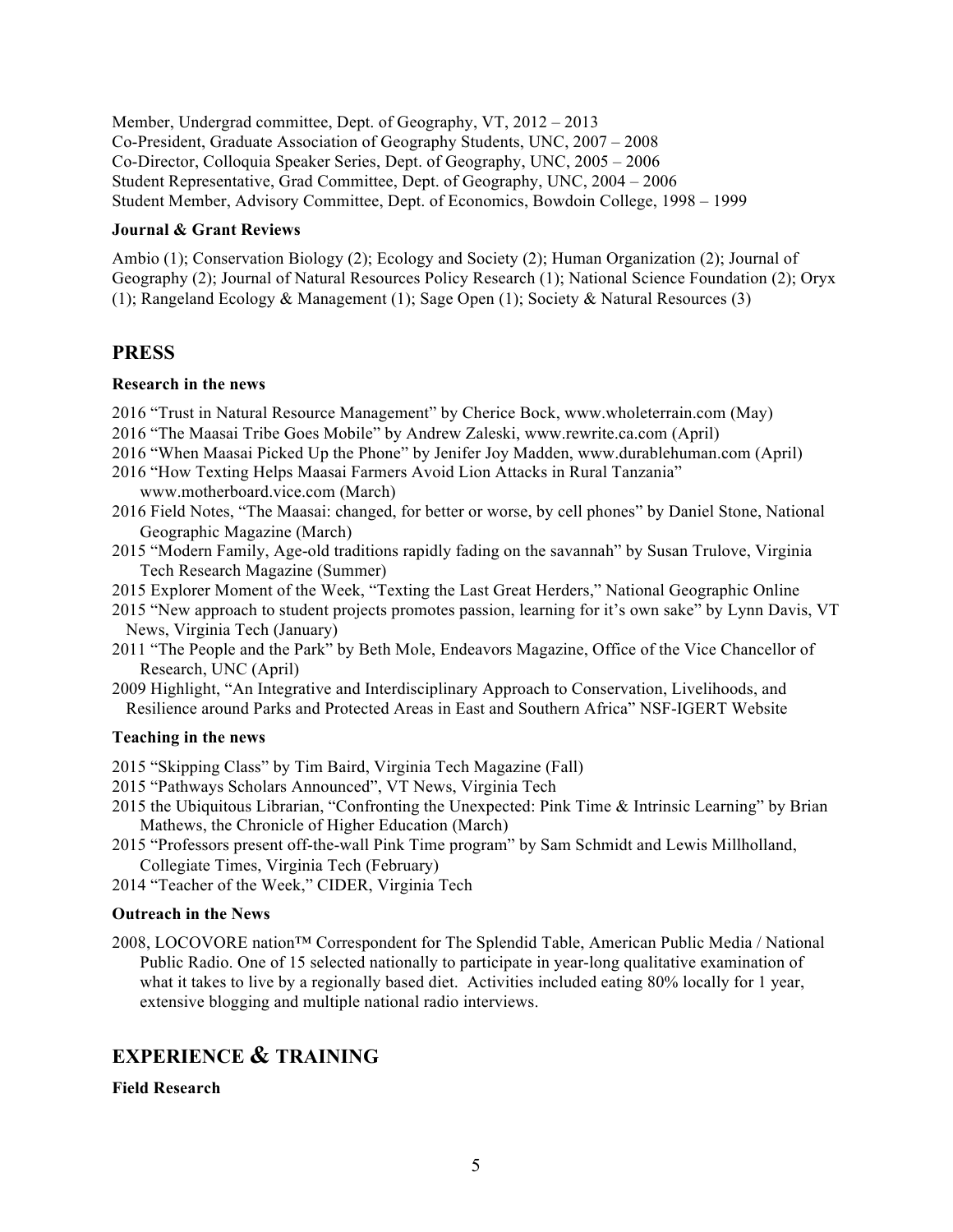2014 (1.5 months), Social Networks and ICTs / Tanzania / supported by National Geographic Society. 2010 (11 months), Dissertation Research / Tanzania / supported by Fulbright-Hays, NSF, CPC 2006 (1.5 months), Field Research Training / Tanzania / supported by CPC and other offices at UNC. 2005 (1.5 months), Field Research Training / Tanzania / supported by CPC and other offices at UNC.

### **Media Training**

2015, National Geographic Storytelling Bootcamp, Washington DC (incl. training in public speaking, photography, social media, and videography). Organized by Denise Pritchard.

### **Pedagogical Training**

2012-13, New Faculty Teaching Certificate Program, CIDER, VT. Conducted by Peter Doolittle. 2008, Future Faculty Fellow, Center for Teaching and Learning, UNC. Conducted by Ed Neal.

### **Community Engagement Training**

2008**,** Park Break Fellow, Indiana Dunes National Lakeshore / supported by USGS, NPS, Texas

### **PRESENTATIONS**

### **Invited Talks**

- Baird, T. (2013) Bio-diversifying: How biodiversity conservation breeds social and economic diversity across scales in northern Tanzania, Virginia Tech Africa Coalition, Blacksburg, VA.
- Baird, T. (2013) Conservation as Disturbance: How Tarangire National Park has cultivated social and economic diversity in northern Tanzania, Center for African Studies, University of Florida, Gainesville, FL.
- Baird, T. (2012) Trends in "Unscripted" Development and Education in the Land of Big Game Conservation, Department of Forest Resources & Environmental Conservation, Virginia Tech, Blacksburg, VA.
- Baird, T. (2012) Parks as Disturbance: Economic Diversification and Social Networks in Tanzania, Department of Earth Sciences, Montana State University, Bozeman, MT.
- Baird, T. (2012) Parks as Disturbance: Livelihood Diversification and Social Networks in Northern Tanzania, Department of Geography, Virginia Tech, Blacksburg, VA.
- Baird, T. (2011) Conservation, Disturbance and Social Networks, Department of Geography, University of Delaware, Newark, DE.
- Baird T. (2011) Conservation, Disturbance and Social Networks, Globalisation and Development Program, Maastrict University, the Netherlands

### **Conference / Workshop Presentations**

Teaching

- Baird, T., Kniola, D. (2016, Mar) Adapting the Pink Time assignment to promote self-regulated learning across course types. Paper presented at the annual T-Summit Conference, Washington D.C.
- Biscotte, S., Sible, J., Baird, T. (2016, Mar) Using general education minors to prepare T-shaped graduates. Poster presented at the annual T-Summit Conference, Washington D.C.
- Sible, J., McNair, L., Baird, T. (2016, Feb) More Than a Menu: Creating Interdisciplinary Minors in General Education. Paper presented at the *AAC&U Conference on General Education and Assessment*, New Orleans, LA.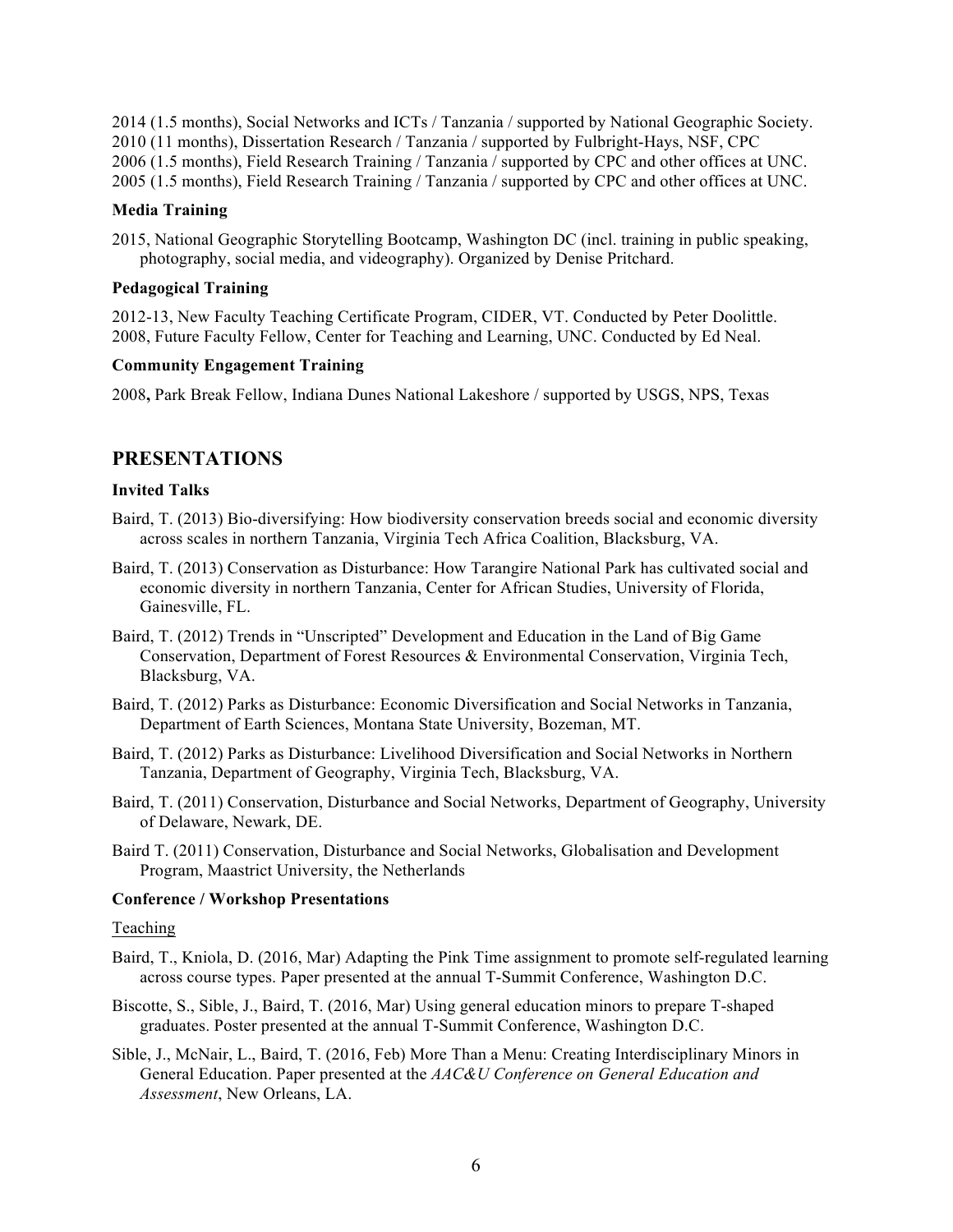- Baird, T., Kniola, D. (2016, Feb) Adapting the Pink Time assignment to promote self-regulated learning across course types. Paper presented at the annual *Conference on Higher Education Pedagogy at Virginia Tech*, Blacksburg, VA.
- Baird, T. (2016, Jan) The Pink Time experiment. Paper presented at the first annual CNRE Briefing Day, Virginia Tech, Blacksburg, VA.
- Baird, T. (2015, June) Six awarenesses for teaching inter-cultural and global knowledge. Presentation to the *Pathways Summer Institute*, Office of Undergraduate Academic Affairs, Virginia Tech, Blacksburg, VA.
- Baird, T. (2015, April) Looking for learning, creativity and innovation. Presentation to the *Leadership Education Collaborative*, Division of Student Affairs, Virginia Tech, Blacksburg, VA.
- Baird, T., Kniola, D. (2015, February) Pink Time: Evidence of self-regulated learning and academic motivation. Paper presented at the annual *Conference of Higher Education Pedagogy at Virginia Tech*, Blacksburg, VA.
- Baird, T. & Lewis, A., Fowler, S. (2014, February) Pink Time: Moving from grade-based to intrinsic motivations for student learning. Paper presented at the annual meeting of the *Conference on Higher Education Pedagogy at Virginia Tech*. Blacksburg, VA.
- Baird, T. & Lewis, A., Fowler, S. (2013, November) Pink Time: Moving from grade-based to intrinsic motivations for student learning. Paper presented at the annual meeting of the *Southeastern Division of the Association of American Geographers*. Roanoke, VA.

#### Research

- Baird, T. (2015, April) An Innovation Disturbance Hypothesis. Paper presented at the annual meeting of the *Association of American Geographers*, Chicago, IL.
- Lewis, A., and Baird, T. (2015, April) The effect of mobile phone use on human-wildlife conflict in northern Tanzania. Paper to be presented at the annual meeting of the *Association American Geographers*, Chicago, IL.
- Baird, T. (2014, May) Bio-diversifying: How biodiversity conservation creates disturbance feedbacks by promoting social and economic diversity across scales. Paper presented at the biennial meeting of the *Resilience Alliance*. Montpellier, France.
- Baird, T. & Gray, C. (2014, April) Livelihood Diversification and Shifting Social Networks of Exchange: A Social Network Transition? Paper presented at the annual meeting of the *Association of American Geographers*. Tampa, FL.
- Baird, T. (2013, November) Conservation and Unscripted Development in Northern Tanzania. Paper presented at the annual meeting of the *African Studies Association*. Baltimore, MD.
- Baird, T. (2013, June) Livelihood Diversification and Social Network Transformation in northern Tanzania. Paper presented at the "*Transformation in a Changing Climate"* conference sponsored by the University of Oslo and the IPCC. Oslo, Norway.
- Baird, T. (2013, April) Conservation, Disturbance and Livelihood Diversification in Northern Tanzania. Paper presented at the annual meeting of the *Association of American Geographers*  (Nystrom Award Session). Los Angeles, CA.
- Baird, T. (2012, May) Poverty and Livelihood Diversification near Tanzanian Park. Paper presented at the annual meeting of the *Population Association of America*. San Francisco, CA.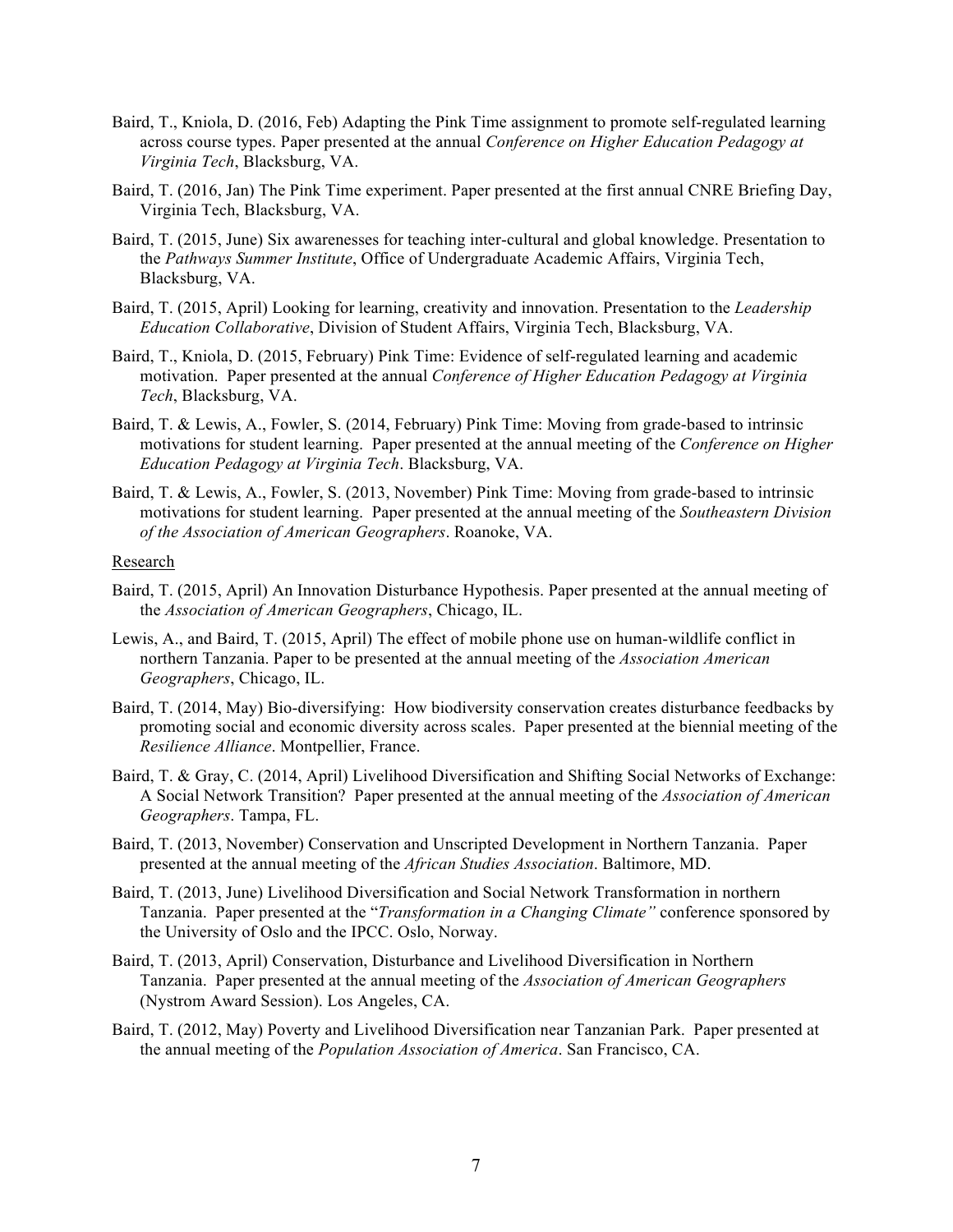- Baird, T. (2012, February) Conservation as Disturbance: Livelihood Diversification and the Role of Cities in Shaping Adaptation. Paper presented at the annual meeting of the *Association of American Geographers*. New York, NY.
- Baird, T. (2012, February) Migration of Diverse Financial Resources to Park Border. Paper presented at meeting of the *South East Regional Seminar in African Studies (SERSAS)*. Chapel Hill, NC.
- Baird, T. (2011, April) Adaptive Responses to Parks: Nearby Communities Developing Quickly. Paper presented at the annual meeting of the *Association of American Geographers*. Seattle, WA.
- Baird, T. (2011, March) Parks as Disturbances: Shifting Patterns of Education Near Tarangire National Park. Paper presented at the biennial meeting of the *Resilience Alliance*. Tempe, AZ.
- Baird, T. & Leslie, P., McCabe, J. (2009, May) Are National Parks Threatening Conservation? Poster presented at the annual meeting of *NSF-IGERT Principal Investigators*. Alexandria, VA.
- Baird, T. & Stehn, S. (2009, March) Protecting Parks in the Next 100 Years. Paper presented at the biennial meeting of the *George Wright Society*. Portland, OR.
- Baird, T. & Leslie, P., McCabe, J. (2008, April) Social Response Diversity in Social-Ecological Systems. Paper presented at the biennial meeting of the *Resilience Alliance*. Stockholm, Sweden.
- Baird, T. & Leslie, P., McCabe, J., Madulu, N., Kiwasila, H. (2007, October) "Don't cheat us out of the land because in this way we will die." Conservation, Risk Mapping and Response Diversity in Tanzania. Poster presented at the *NSF Conference for Sustainability IGERTs*. Fairbanks, AK.
- Baird, T. & Leslie, P., McCabe, J., Madulu, N., Kiwasila, H. (2007, April) The Effect of Conservation of Local Risk Perception and Behavioral Response in Northern Tanzania. Paper presented at the annual meeting of the *Association of American Geographers*. San Francisco, CA.
- Baird, T. & Leslie, P., McCabe, J., Madulu, N., Kiwasila, H. (2006, November) Risk and Response Diversity near Tarangire National Park, Tanzania. Paper presented at the *UNC-UF IGERT meeting*. Gainesville, FL.
- Leslie, P. & McCabe, J., Madulu, N., Kiwasila, H., Baird, T. (2006, September) Parks, Livelihood Diversification, and Perception of Risk and Uncertainty in Northern Tanzania. Paper presented at the annual meeting of the *International Society for New Institutional Economics*. Boulder, CO.

### **Other Conference/Workshop Activities**

- Chair. Paper session *Crossing borders: Phones, roads, connectivity and vulnerability near protected areas in East Africa*. Annual meeting of the Association of American Geographers. Chicago, IL. April 2015.
- Co-Chair (with David Wrathall, United Nations University). Paper session *Disturbance, Crisis and Creative Construction*. Biennial meeting of the Resilience Alliance. Montpellier, France. May, 2014.
- Invited guest. Workshop Conceptualizing, measuring, and analyzing extremes. Annual meeting of the Doyle Research Group River Retreat – Nicholas School of the Environment, Duke University. Boone, NC. January, 2014.
- Panelist. Discussion session *Getting off to a good start*. Future Faculty Program, Office of the Senior Vice President and Provost, Virginia Tech. Blacksburg, VA. January, 2014.
- Chair. Paper session *Perspectives on Human Geography II*. Annual meeting of the Southeastern Division of the Association of American Geographers. Roanoke, VA. November, 2013.